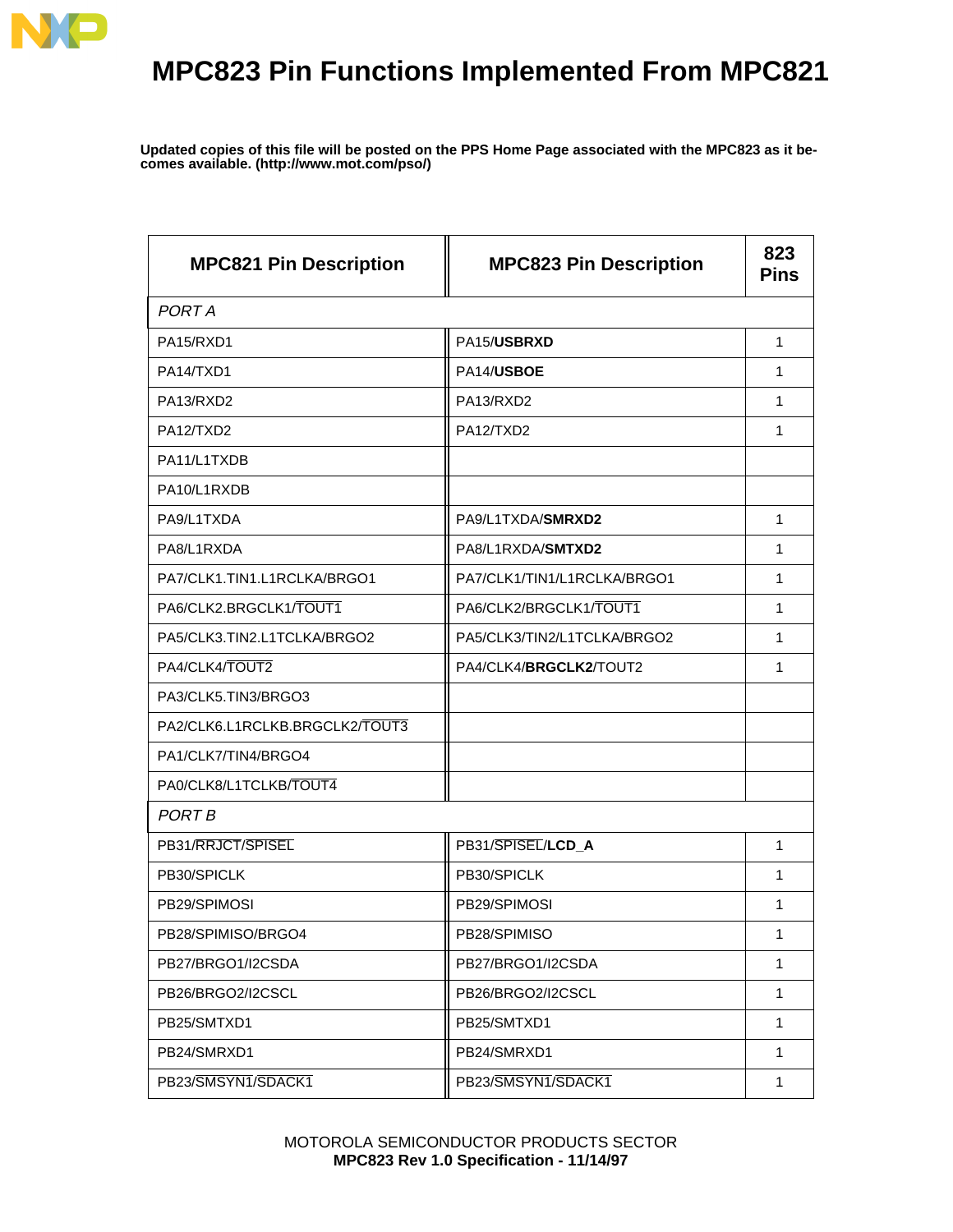| <b>MPC821 Pin Description</b> | <b>MPC823 Pin Description</b> | 823<br><b>Pins</b> |
|-------------------------------|-------------------------------|--------------------|
| PB22/SMSYN2/SDACK2            | PB22/SDACK2/SMSYN2            | 1                  |
| PB21/SMTXD2/L1CLKOB           |                               |                    |
| PB20/SMRXD2/L1CLKOA           |                               |                    |
| PB19/L1ST1/RTS1               | PB19/L1ST1/LCD_B              | 1                  |
| PB18/L1ST2/RTS2               | PB18/L1ST2/RTS2               | 1                  |
| PB17/L1ST3/L1RQB              | PB17/L1ST3/LCD_C              | 1                  |
| PB16/L1ST4/L1RQA              | PB16/L1ST4/L1RQA              | 1                  |
| PB15/BRGO3                    |                               |                    |
| PB14/RSTRT1                   |                               |                    |
| PORT C                        |                               |                    |
| PC15/DREQ1/RTS1/L1ST1         | PC15/DREQ1/L1ST5              | $\mathbf{1}$       |
| PC14/DREQ2/RTS2/L1ST2         | PC14/DREQ2/RTS2/L1ST6         | 1                  |
| PC13/L1RQB/L1ST3              | PC13/L1ST7                    | 1                  |
| PC12/L1RQA/L1ST4              | PC12/L1RQA/L1ST8              | 1                  |
| PC11/CTS1                     | PC11/USBRXP                   | 1                  |
| PC10/CD1/TGATE1               | PC10/USBRXN/TGATE1            | 1                  |
| PC9/CTS2                      | PC9/CTS2                      | 1                  |
| PC8/CD2/TGATE2                | PC8/CD2/TGATE1                | 1                  |
| PC7/L1TSYNCB/SDACK2           | PC7/USBTXP                    | 1                  |
| PC6/L1RSYNCB                  | PC6/USBTXN                    | 1                  |
| PC5/L1TSYNCA/SDACK1           | PC5/L1TSYNCA/SDACK1           | 1                  |
| PC4/L1RSYNCA                  | PC4/L1RSYNCA                  | $\mathbf{1}$       |
| PORT D                        |                               |                    |
| PD15/LD8                      | PD15/LD8/VD7                  | $\mathbf{1}$       |
| PD14/LD7                      | PD14/LD7/VD6                  | 1                  |
| PD13/LD6                      | PD13/LD6/VD5                  | $\mathbf{1}$       |
| PD12/LD5                      | PD12/LD5/VD4                  | $\mathbf{1}$       |
| PD11/LD4                      | PD11/LD4/VD3                  | $\mathbf{1}$       |
| PD10/LD3                      | PD10/LD3/VD2                  | 1                  |
| PD9/LD2                       | PD9/LD2/VD1                   | 1                  |
| PD8/LD1                       | PD8/LD1/VD0                   | 1                  |
| PD7/LD0                       | PD7/LD0/FIELD                 | 1                  |
| PD6/LCD_AC/LOE                | PD6/LCD_AC/LOE//BLANK         | $\mathbf{1}$       |

## MOTOROLA SEMICONDUCTOR PRODUCTS SECTOR **MPC823 Rev 1.0 Specification - 11/14/97** Page - 2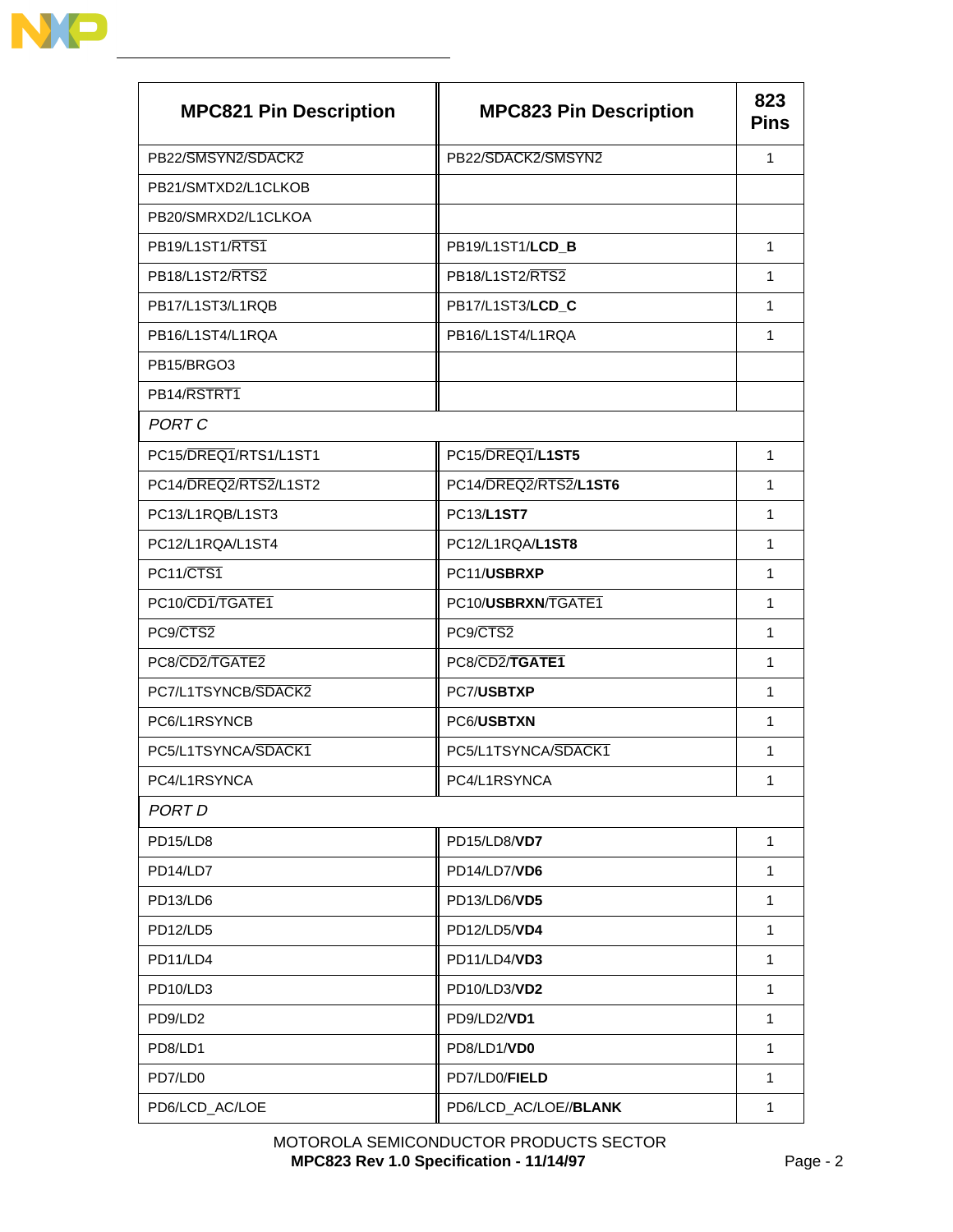

| <b>MPC821 Pin Description</b> | <b>MPC823 Pin Description</b> | 823<br><b>Pins</b> |
|-------------------------------|-------------------------------|--------------------|
| PD5/FRAME.VSYNC               | PD5/FRAME/VSYNC               | 1                  |
| PD4/LOAD.HSYNC                | PD4/LOAD/HSYNC                | $\mathbf{1}$       |
| PD3/SHIFT.CLK                 | PD3/SHIFT/CLK/CLK             | 1                  |
| <b>INTERRUPTS</b>             |                               |                    |
| <b>IRQ0</b>                   | <b>IRQ0</b>                   | 1                  |
| IRQ1                          | IRQ1                          | 1                  |
| RSV/IRQ2                      | RSV/IRQ2                      | 1                  |
| CR/IRQ3                       |                               |                    |
| KR/RETRY/IRQ4/SPKROUT         | KR/RETRY/IRQ4/SPKROUT         | $\mathbf{1}$       |
| FRZ/IRQ6                      | FRZ/IRQ6                      | 1                  |
| DP0/IRQ3                      | DP0/IRQ3                      | 1                  |
| DP1/IRQ4                      | DP1/IRQ4                      | 1                  |
| DP2/JRQ5                      | DP2/IRQ5                      | $\mathbf{1}$       |
| DP3/IRQ6                      | DP3/IRQ6                      | $\mathbf{1}$       |
| IRQ7                          | IRQ7                          | 1                  |
| <b>CLOCKS</b>                 |                               |                    |
| <b>CLKOUT</b>                 | <b>CLKOUT</b>                 | $\mathbf{1}$       |
| <b>XFC</b>                    | <b>XFC</b>                    | $\mathbf{1}$       |
| <b>XTAL</b>                   | <b>XTAL</b>                   | $\mathbf{1}$       |
| <b>EXTAL</b>                  | <b>EXTAL</b>                  | 1                  |
| <b>EXTCLK</b>                 | <b>EXTCLK</b>                 | 1                  |
| TEXP                          | TEXP                          | $\mathbf{1}$       |
| <b>RESET</b>                  |                               |                    |
| <b>PORESET</b>                | <b>PORESET</b>                | $\mathbf{1}$       |
| <b>HRESET</b>                 | <b>HRESET</b>                 | $\mathbf{1}$       |
| <b>SRESET</b>                 | <b>SRESET</b>                 | $\mathbf{1}$       |
| <b>RSTCONF</b>                | <b>RSTCONF</b>                | 1                  |
| <b>JTAG</b>                   |                               |                    |
| <b>TDI/DSDI</b>               | <b>TDI/DSDI</b>               | $\mathbf{1}$       |
| TDO/DSDO                      | TDO/DSDO                      | $\mathbf{1}$       |
| <b>TCK/DSDK</b>               | <b>TCK/DSDK</b>               | $\mathbf{1}$       |
| <b>TMS</b>                    | <b>TMS</b>                    | $\mathbf{1}$       |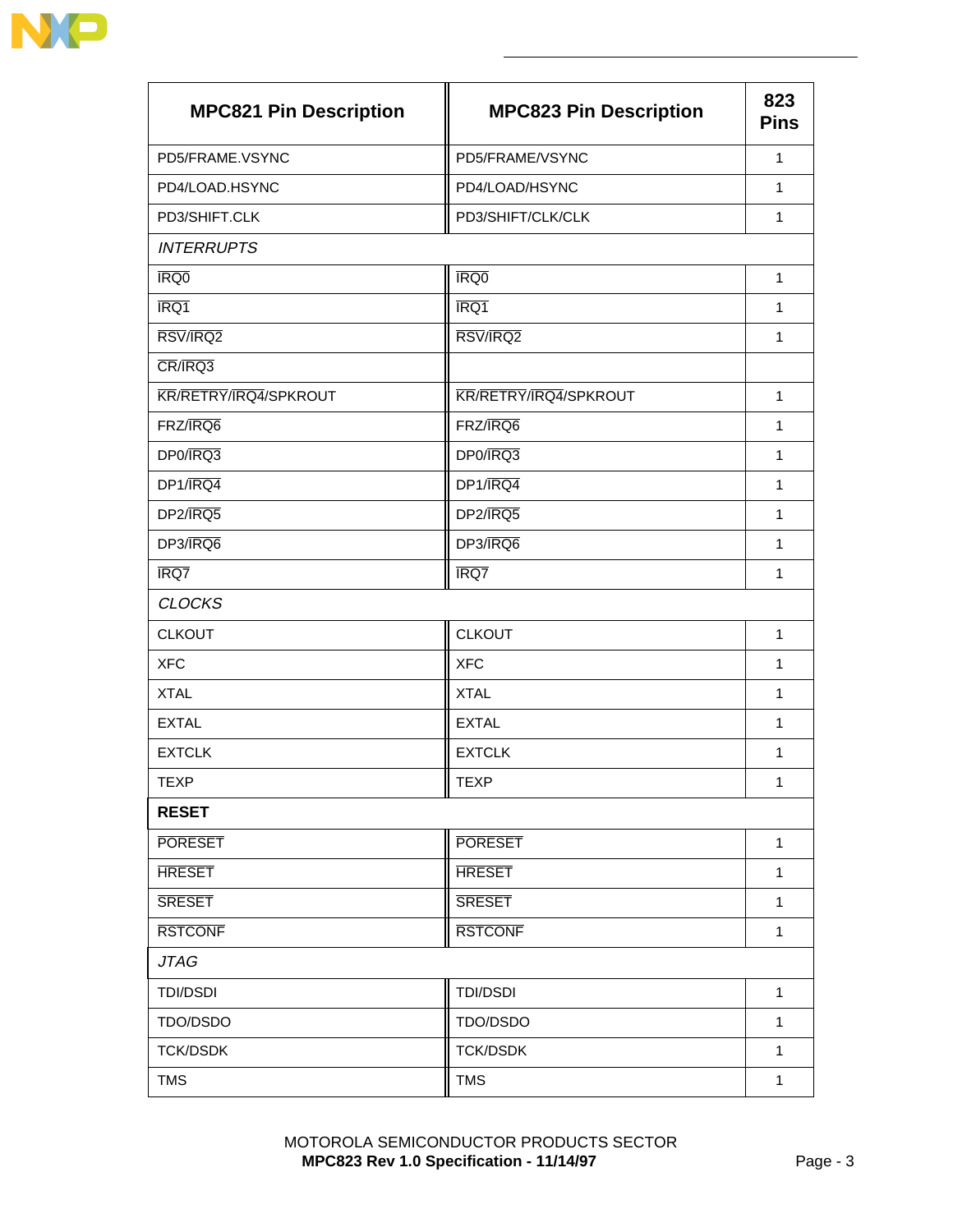

| <b>MPC821 Pin Description</b> | <b>MPC823 Pin Description</b> | 823<br><b>Pins</b> |
|-------------------------------|-------------------------------|--------------------|
| <b>TRST</b>                   | <b>TRST</b>                   | $\mathbf{1}$       |
| <b>BUS I/F</b>                |                               |                    |
| BS_A0                         |                               |                    |
| BS_A1                         |                               |                    |
| $BS_A2$                       |                               |                    |
| $BS_A3$                       |                               |                    |
| WE0/BS_B0/IORD                | WEO/BS_ABO/IORD               | $\mathbf{1}$       |
| WE1/BS_B1/IOWR                | WE1/BS_AB1/IOWR               | $\mathbf{1}$       |
| WE2/BS_B2/PCOE                | WE2/BS_AB2/PCOE               | $\mathbf{1}$       |
| WE3/BS_B3/PCWE                | WE3/BS_AB3/PCWE               | $\mathbf{1}$       |
| $\overline{\text{CS}0}$       | $\overline{\text{CS}0}$       | $\mathbf{1}$       |
| $\overline{\text{CS1}}$       | $\overline{CS1}$              | 1                  |
| $\overline{\text{CS2}}$       | $\overline{\text{CS2}}$       | $\mathbf{1}$       |
| $\overline{CS3}$              | $\overline{CS3}$              | $\mathbf{1}$       |
| $\overline{CS4}$              | $\overline{CS4}$              | $\mathbf{1}$       |
| $\overline{\text{CS5}}$       | $\overline{CS5}$              | $\mathbf{1}$       |
| CS6/CE1_B                     | CS6/CE1_B                     | $\mathbf{1}$       |
| CS7/CE2_B                     | CS7/CE2_B                     | 1                  |
| CE1 <sub>A</sub>              |                               |                    |
| $CE2_A$                       |                               |                    |
| RD/WR                         | RD/WR                         | $\mathbf{1}$       |
| OE/GPL_A1/GPL_B1              | OE/GPL_A1/GPL_B1              | 1                  |
| A(0:31)                       | A(6:31)                       | 26                 |
| D(0:31)                       | D(0:31)                       | 32                 |
| $\overline{BB}$               | $\overline{BB}$               | $\mathbf{1}$       |
| $\overline{BG}$               | $\overline{BG}$               | $\mathbf{1}$       |
| $\overline{\mathsf{BR}}$      | $\overline{\text{BR}}$        | $\mathbf{1}$       |
| <b>BURST</b>                  | <b>BURST</b>                  | $\mathbf{1}$       |
| BDIP/GPL_B5                   | BDIP/GPL_B5                   | $\mathbf{1}$       |
| $\overline{\mathsf{BI}}$      | $\overline{\mathsf{BI}}$      | $\mathbf{1}$       |
|                               |                               |                    |
| GPL_A2/GPL_B2/CS2             | GPL_A2/GPL_B2/CS2             | $\mathbf{1}$       |
| GPL_A3/GPL_B3/CS3             | GPL_A3/GPL_B3/CS3             | $\mathbf{1}$       |

## MOTOROLA SEMICONDUCTOR PRODUCTS SECTOR **MPC823 Rev 1.0 Specification - 11/14/97** Page - 4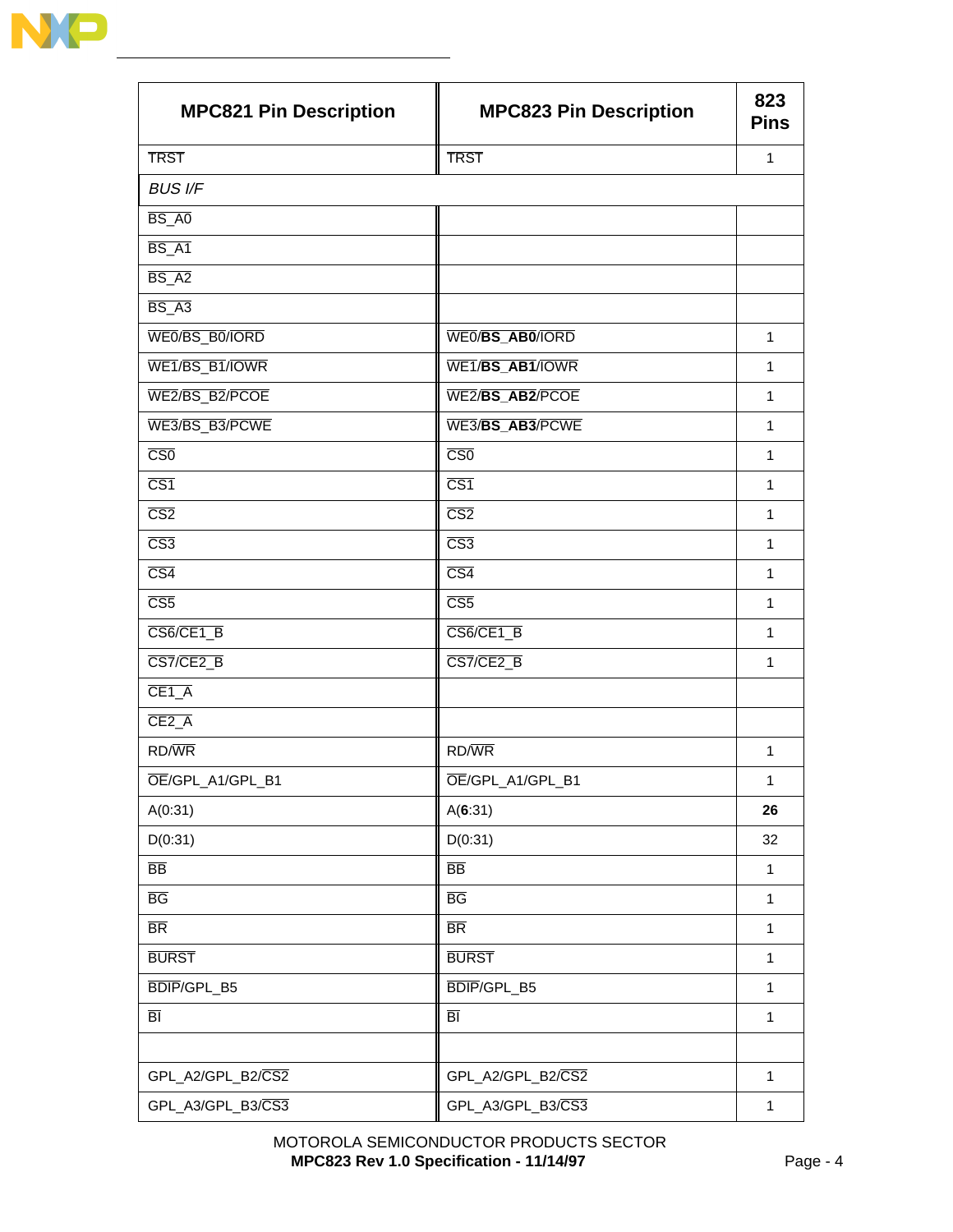

| <b>MPC821 Pin Description</b> | <b>MPC823 Pin Description</b> | 823<br><b>Pins</b> |
|-------------------------------|-------------------------------|--------------------|
| GPL_A0/GPL_B0                 | GPL_A0/GPL_B0                 | $\mathbf{1}$       |
| UPWAITA/GPL_A4                | UPWAITA/GPL_A4                | $\mathbf{1}$       |
| GPL_A5                        | GPL_A5                        | 1                  |
| UPWAITB/GPL_B4                | UPWAITB/GPL_B4/AS             | $\mathbf{1}$       |
| $\overline{\text{TS}}$        | <b>TS</b>                     | 1                  |
| <b>TA</b>                     | <b>TA</b>                     | $\mathbf{1}$       |
| <b>TEA</b>                    | <b>TEA</b>                    | $\mathbf{1}$       |
| TSIZ0                         | TSIZ0                         | $\mathbf{1}$       |
| TSIZ1/REG                     | TSIZ1/REG                     | 1                  |
| ALE_A                         |                               |                    |
| ALE_B/DSCK/AT1                | ALE_B/DSCK/AT1                | $\mathbf{1}$       |
| OP(0:1)                       |                               |                    |
| OP2/MODCK1/STS                | OP2/MODCK1/STS                | $\mathbf{1}$       |
| OP3/MODCK2/DSDO               | OP3/MODCK2/DSDO               | 1                  |
| <b>EXTERNAL MASTER</b>        |                               |                    |
| $\overline{\text{AS}}$        |                               |                    |
| BADDR(28:29)                  |                               |                    |
| BADD(30)/REG                  |                               |                    |
| PCMCIA_A                      |                               |                    |
| <b>WAIT_A</b>                 |                               |                    |
| $IP_A(0:1)$                   |                               |                    |
| IP_A2/IOIS16_A                |                               |                    |
| $IP_A(3:7)$                   |                               |                    |
| PCMCIA_B                      |                               |                    |
| WAIT_B                        | WAIT_B                        | 1                  |
| IP_B(0:1)/IWP(0:1)/VFLS(0:1)  | IP_B(0:1)/IWP(0:1)/VFLS(0:1)  | $\overline{c}$     |
| IP_B2/IOIS16_B/AT2            | IP_B2/IOIS16_B/AT2            | $\mathbf{1}$       |
| IP_B3/IWP2/VF2                | IP_B3/IWP2/VF2                | $\mathbf{1}$       |
| IP_B4/LWP0/VF0                | IP_B4/LWP0/VF0                | $\mathbf{1}$       |
| IP_B5/LWP1/VF1                | IP_B5/LWP1/VF1                | 1                  |
| IP_B6/DSDI/AT0                | IP_B6/DSDI/AT0                | $\mathbf{1}$       |